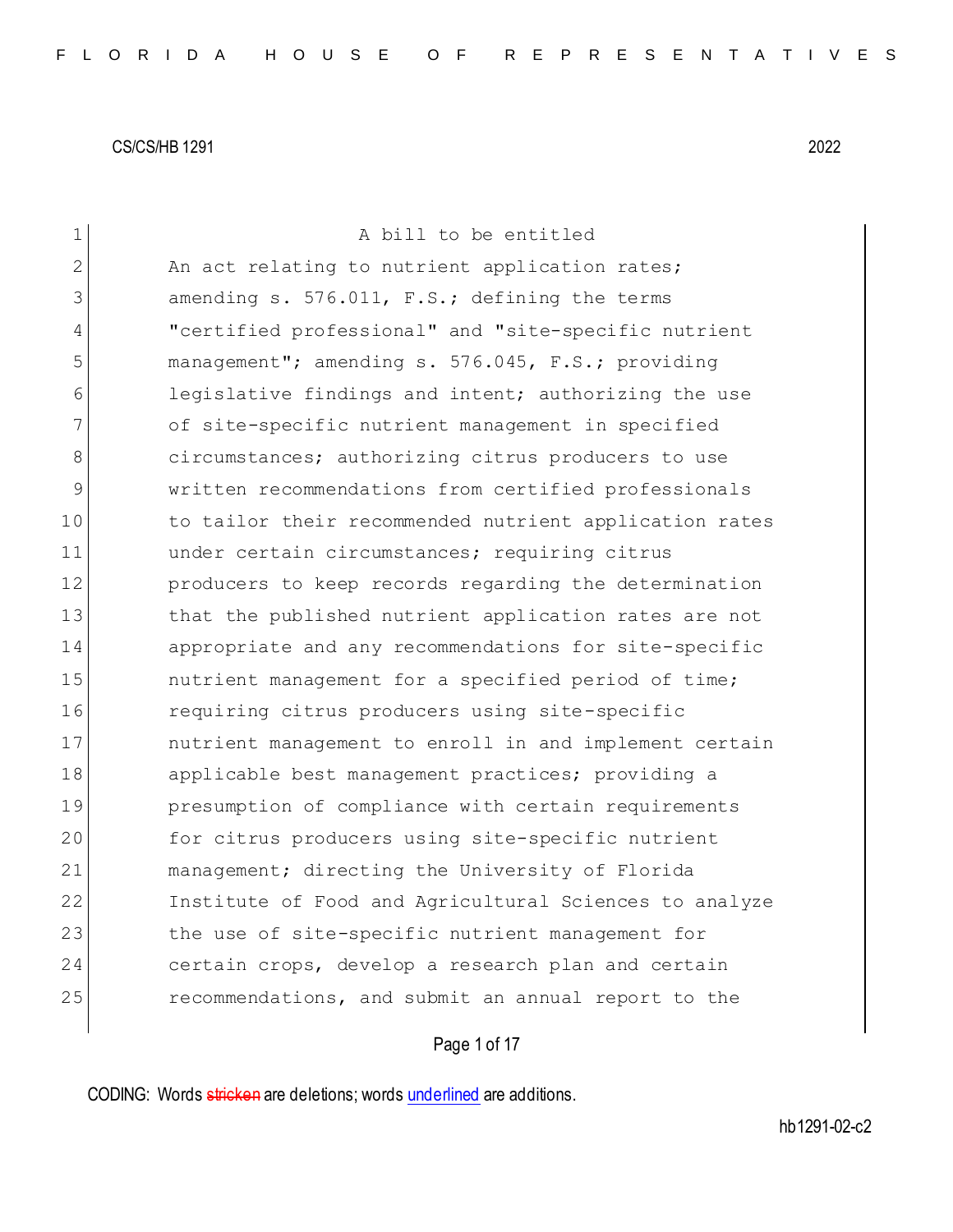| 26 | Governor and Legislature by a specified date;                  |
|----|----------------------------------------------------------------|
| 27 | extending the expiration of certain provisions;                |
| 28 | amending s. 403.067, F.S.; conforming a provision to           |
| 29 | changes made by the act; providing an effective date.          |
| 30 |                                                                |
| 31 | Be It Enacted by the Legislature of the State of Florida:      |
| 32 |                                                                |
| 33 | Section 1. Present subsections (5) through (31) and (32)       |
| 34 | through (42) of section 576.011, Florida Statutes, are         |
| 35 | redesignated as subsections (6) through (32) and (34) through  |
| 36 | (44), respectively, and new subsections (5) and (33) are added |
| 37 | to that section, to read:                                      |
| 38 | 576.011 Definitions. When used in this chapter, the term:      |
| 39 | (5) "Certified professional" means an individual who holds     |
| 40 | a certified crop adviser designation issued by the American    |
| 41 | Society of Agronomy, who has passed the society's Southeast    |
| 42 | Region Certified Crop Adviser Exam, who holds a 4R Nutrient    |
| 43 | Management Specialty certification, and whose credentials have |
| 44 | been verified by the society's Florida Certified Crop Adviser  |
| 45 | Board.                                                         |
| 46 | (33) "Site-specific nutrient management" means the             |
| 47 | application of nutrients in accordance with s. 576.045(4).     |
| 48 | Section 2. Section 576.045, Florida Statutes, is amended       |
| 49 | to read:                                                       |
| 50 | 576.045 Nitrogen and phosphorus; findings and intent;          |
|    | Page 2 of 17                                                   |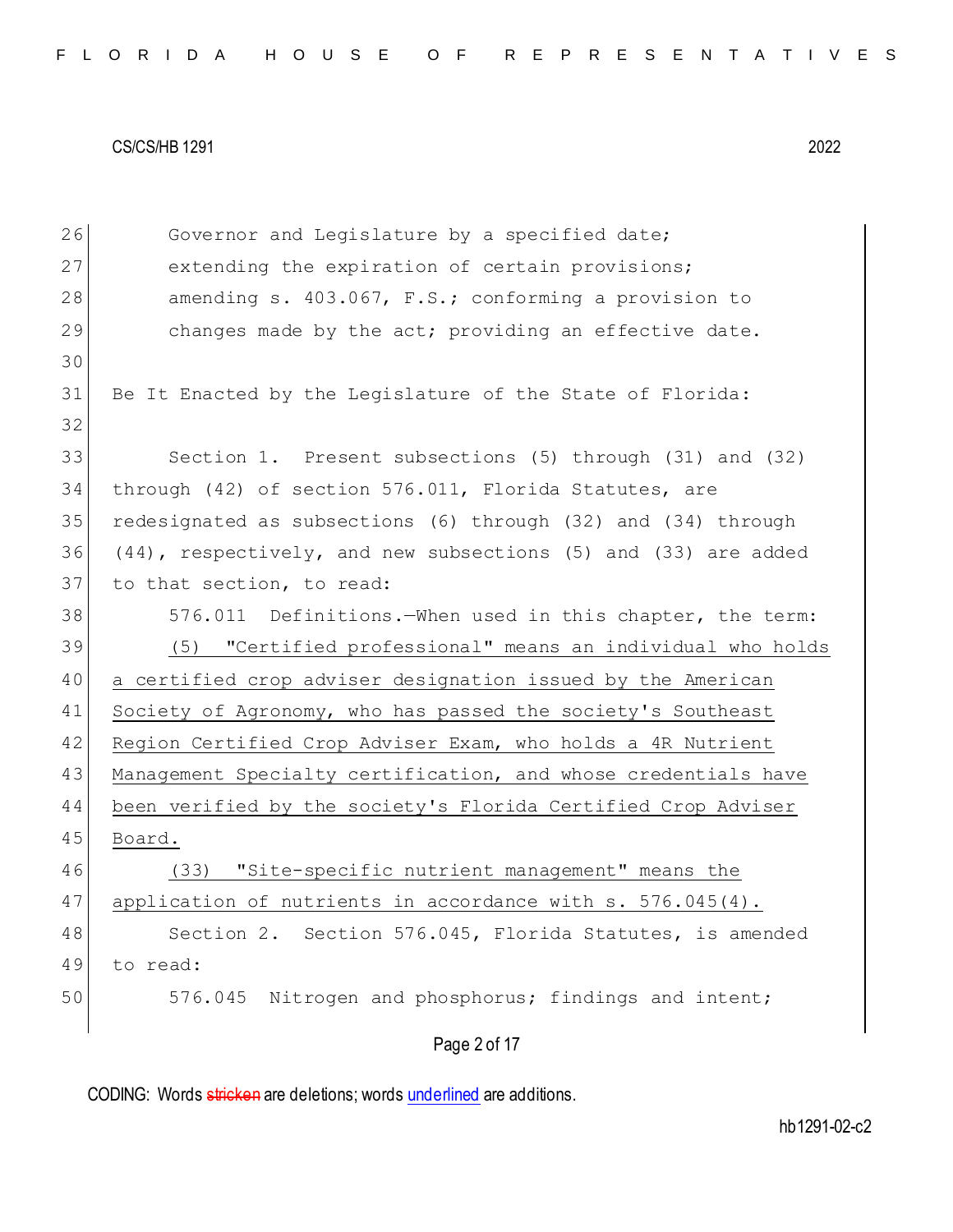51 fees; purpose; best management practices; waiver of liability; 52 compliance; rules; exclusions; expiration.-

53 (1) FINDINGS AND INTENT.

54 (a) The Legislature finds that:

55 1. Nitrogen and phosphorus residues have been found in 56 groundwater, surface water, and drinking water in various areas 57 throughout this the state at levels in excess of established 58 water quality standards. The Legislature further finds that some 59 fertilization-management practices could be a source of such 60 contamination.

61 2. Nutrient application rate recommendations are presently 62 under review by the University of Florida Institute of Food and 63 Agricultural Sciences so that the recommendations will reflect 64 the latest methods of producing agricultural commodities and 65 changes to nutrient application practices which are appropriate 66 due to disease, new crop varieties, changes in United States 67 Department of Agriculture Agricultural Marketing Service 68 | standards, growing techniques, and market conditions.

69 3. To gain efficiency and be able to compete successfully 70 with foreign producers that benefit from lower costs of 71 production and favorable trade conditions, many producers in 72 this state grow more product per acre, resulting in higher 73 production at lower overall costs. This high-efficiency crop 74 production requires nutrient application to be based on the 75 intensity of production on a per-acre basis, rather than the

Page 3 of 17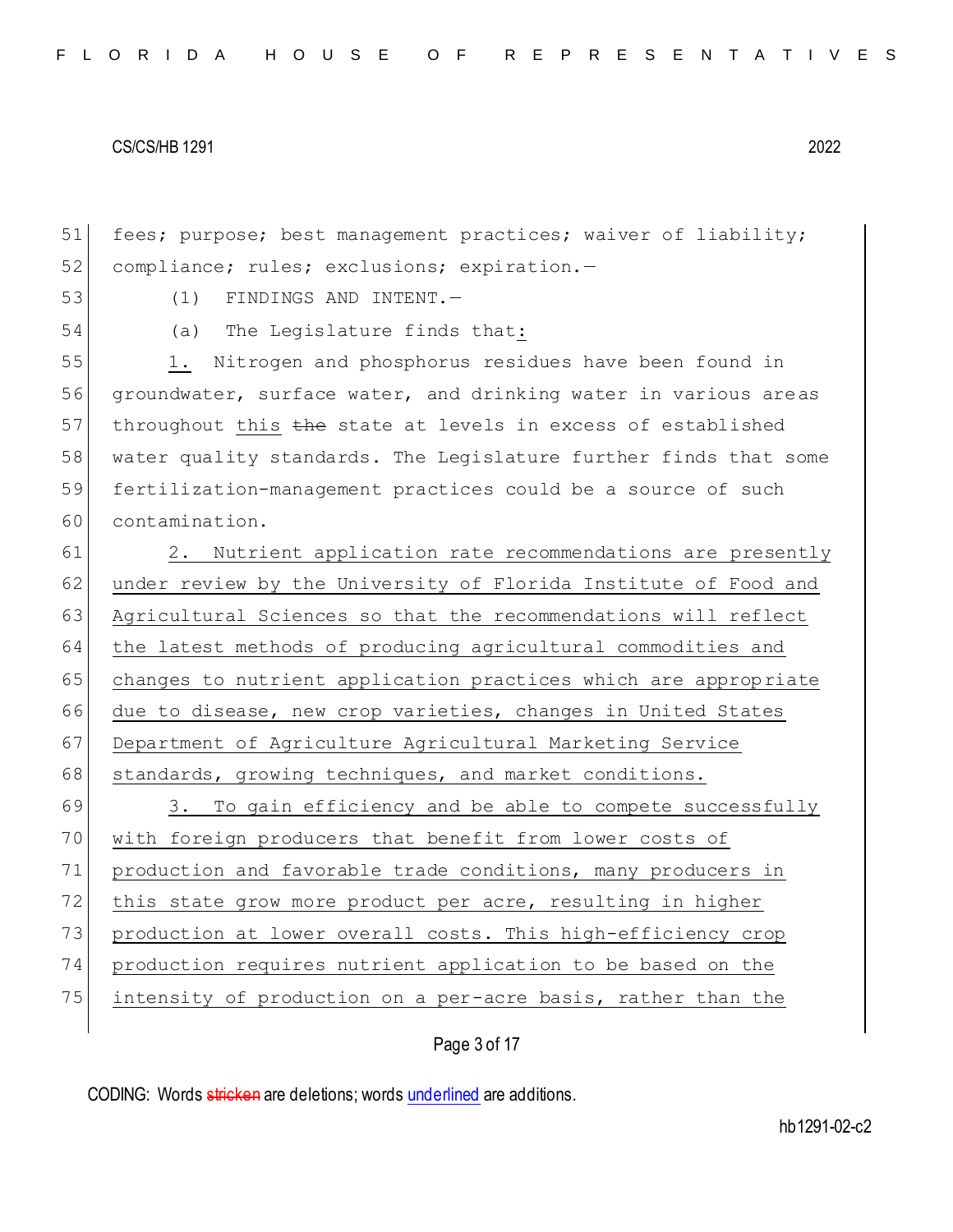| 76  | lower per-acre production on which past research based its       |
|-----|------------------------------------------------------------------|
| 77  | recommended nutrient application rate.                           |
| 78  | Florida citrus faces challenges that include citrus<br>4.        |
| 79  | greening, citrus canker, windstorms, a freeze in 2022 that       |
| 80  | resulted in the smallest citrus harvest since 1946, labor and    |
| 81  | supply chain shortages in 2022, and other events that result in  |
| 82  | the fruit not being harvested. In order to continue production   |
| 83  | of this state's iconic crop, nutrient application rates must     |
| 84  | reflect fruit grown on the tree after the bloom during the       |
| 85  | growing season and not fruit ultimately harvested for market     |
| 86  | delivery.                                                        |
| 87  | It is the intent of the Legislature to:<br>(b)                   |
| 88  | Improve fertilization-management practices as soon as<br>1.      |
| 89  | practicable in a way that protects this the state's water        |
| 90  | resources and preserves a viable agricultural industry. This     |
| 91  | goal is to be accomplished through research concerning best      |
| 92  | management practices and education and incentives for the        |
| 93  | agricultural industry and other major users of fertilizer.       |
| 94  | 2. Accommodate continued Florida citrus production without       |
| 95  | interruption as research to formally revise nutrient application |
| 96  | rates is completed.                                              |
| 97  | 3. Authorize the use of site-specific nutrient management        |
| 98  | for Florida citrus to adjust recommended nutrient application    |
| 99  | rates when site-specific nutrient management is supported by     |
| 100 | written recommendations from a certified professional and        |
|     | Page 4 of 17                                                     |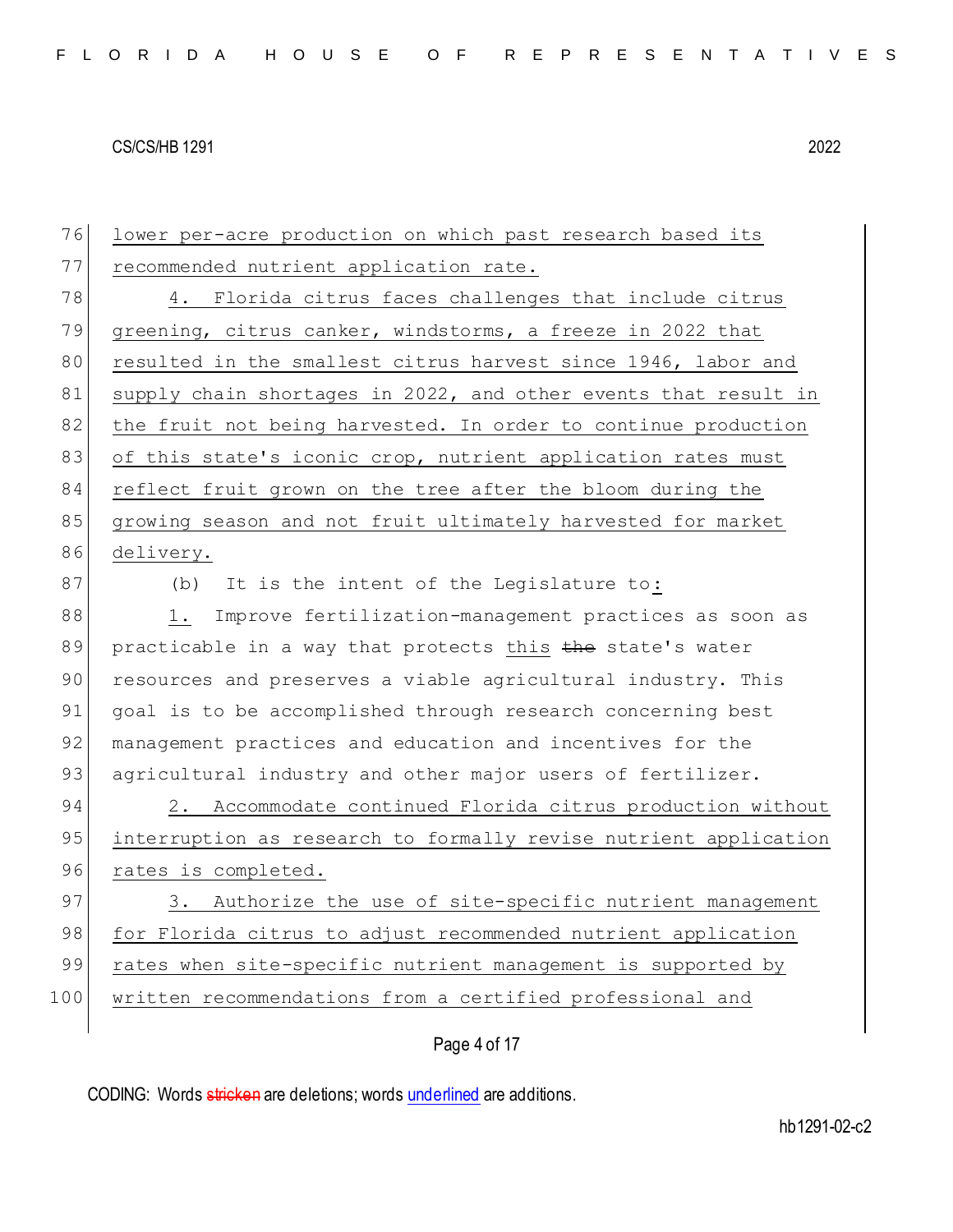| 101 | documented using production and field data that is retained for  |
|-----|------------------------------------------------------------------|
| 102 | review during the best management practices implementation       |
| 103 | verification process.                                            |
| 104 | (2)<br>$FEES. -$                                                 |
| 105 | In addition to the fees imposed under ss. 576.021 and<br>(a)     |
| 106 | 576.041, the following supplemental fees shall be collected and  |
| 107 | paid by licensees for the sole purpose of implementing this      |
| 108 | section:                                                         |
| 109 | One hundred dollars for each license to distribute<br>$1 \cdot$  |
| 110 | fertilizer.                                                      |
| 111 | 2.<br>One hundred dollars for each specialty fertilizer          |
| 112 | registration.                                                    |
| 113 | Fifty cents per ton for all fertilizer that contains<br>3.       |
| 114 | nitrogen or phosphorus and that is sold in this state.           |
| 115 | All fees paid to the department under this section are<br>(b)    |
| 116 | due and payable at the same time and in the same manner as the   |
| 117 | fees specified in ss. 576.021 and 576.041 and are subject to all |
| 118 | provisions contained in those sections.                          |
| 119 | All fees paid under this section must be deposited<br>(C)        |
| 120 | into the General Inspection Trust Fund and are exempt from the   |
| 121 | provisions of s. 215.20. These funds are to be appropriated      |
| 122 | annually to the department and allocated according to a          |
| 123 | memorandum of understanding between the department and the       |
| 124 | Department of Environmental Protection. The allocation of        |
| 125 | indirect costs to these funds by any state agency is             |
|     |                                                                  |

# Page 5 of 17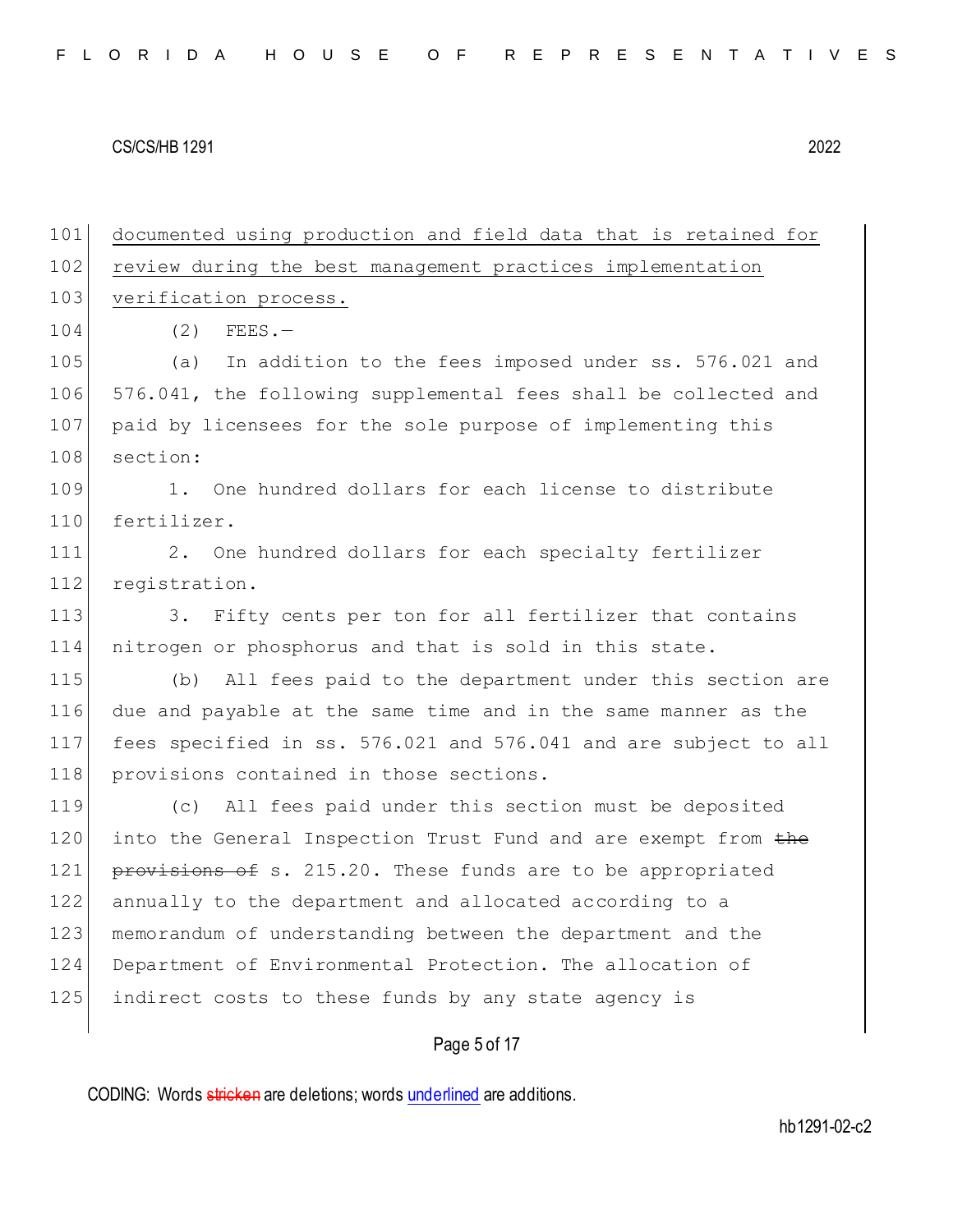126 specifically prohibited.

127 (3) USE OF FUNDS PURPOSE. The funds collected pursuant to 128 subsection (2) must be used by the department for:

 (a) Research, development, demonstration, and implementation of suitable interim measures, best management 131 practices, or other measures used to achieve state water quality 132 standards for nitrogen and phosphorus criteria, including site- specific nutrient management. Implementation of interim measures, best management practices, and other measures may include cost-sharing grants, technical assistance, implementation tracking, and conservation leases or other 137 agreements for water quality improvement.

138 (b) Completing the analysis, research plan and 139 recommendations, and report required under paragraph (4)(b).

140 (c) $(b)$  Approving, adopting, publishing, and distributing 141 interim measures, best management practices, or other measures. 142 In the process of developing, approving, and adopting interim 143 measures, best management practices, or other measures, the 144 department shall consult with the Department of Environmental 145 Protection, the Department of Health, the water management 146 districts, environmental groups, the fertilizer industry, and 147 representatives from the affected farming groups.

148 (d) $\left\{\left(e\right)\right\}$  Reimbursing the Department of Environmental 149 Protection for costs incurred which are associated with: 150 1. Monitoring and verifying the effectiveness of the

## Page 6 of 17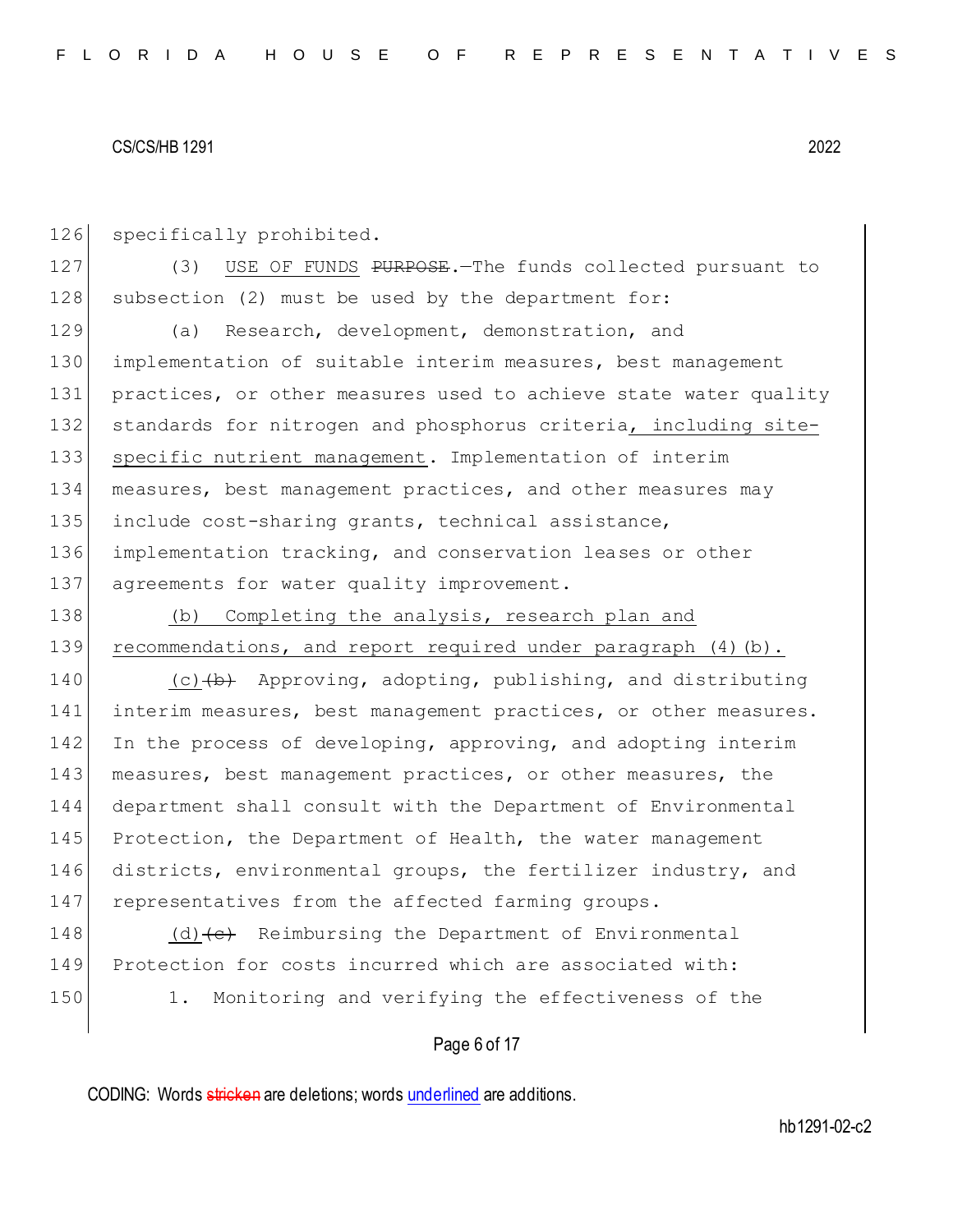interim measures, best management practices, or other measures 152 approved and adopted under subsection (7)  $\left(6\right)$  at representative sites. The Department of Environmental Protection shall use its best professional judgment in making the initial determination of the effectiveness of the interim measures, best management 156 practices, or other measures.

157 2. Sampling, analysis, and restoration of potable water 158 supplies, pursuant to s. 376.307, found to contain levels of 159 nitrate in excess of state water quality standards, which excess 160 is determined to be the result of the application of fertilizers 161 or other soil-applied nutritional materials containing nitrogen.

163 This subsection must be implemented through a memorandum of 164 understanding between the department and the Department of 165 Environmental Protection.

162

166 (4) SITE-SPECIFIC NUTRIENT MANAGEMENT.—

167 (a) The use of site-specific nutrient management to tailor 168 recommended nutrient application rates is authorized for citrus 169 crops where site-specific nutrient management is supported by a 170 certified professional.

171 1. When recommended nutrient application rates published 172 by the University of Florida Institute of Food and Agricultural 173 Sciences or other state universities and Florida College System 174 institutions that have agricultural research programs are not 175 appropriate for a specific citrus producer due to soil

# Page 7 of 17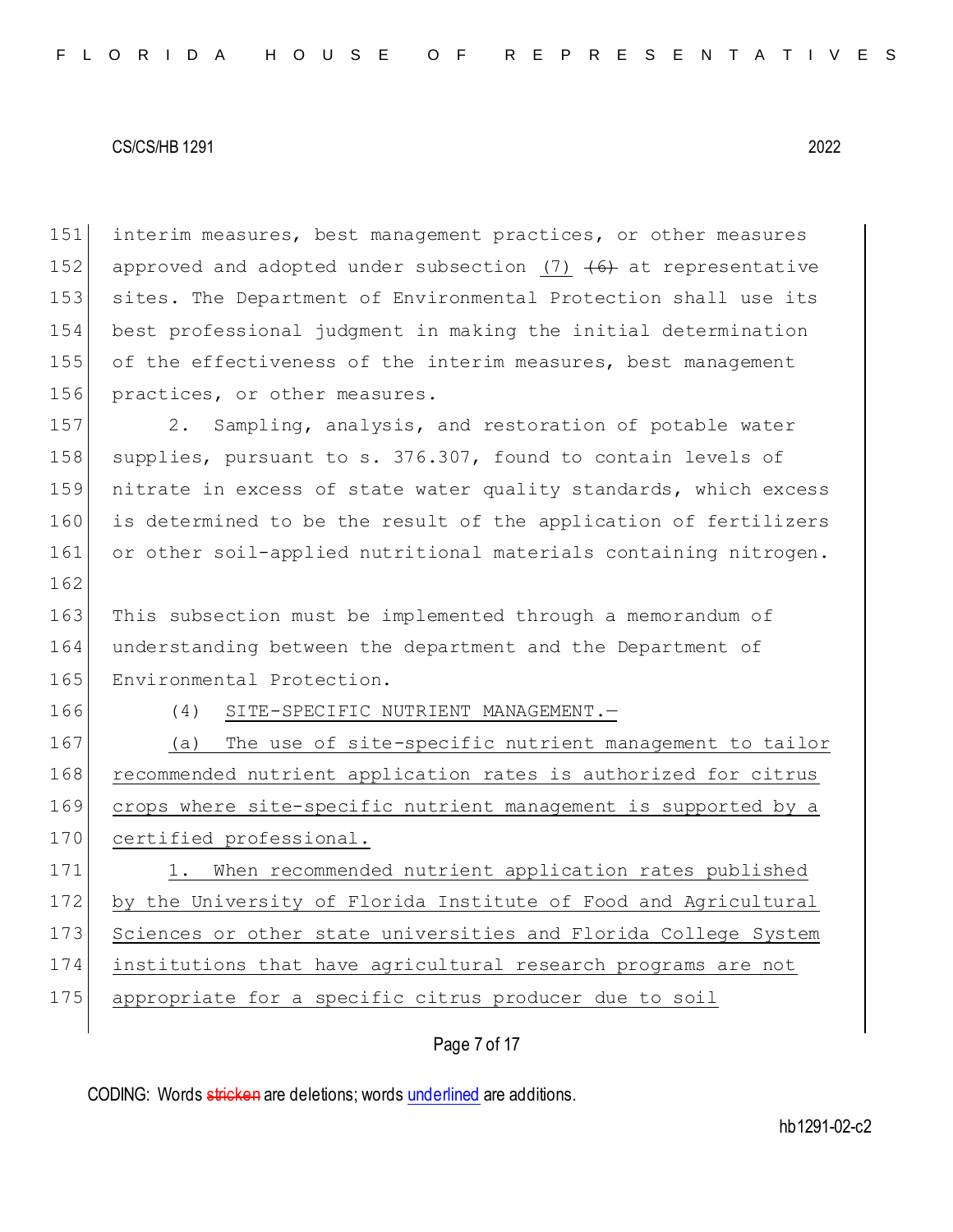| 176 | conditions, disease, crop varieties, subsequent crop rotations,  |
|-----|------------------------------------------------------------------|
| 177 | planting density, market requirements, or site-specific          |
| 178 | conditions, written recommendations from a certified             |
| 179 | professional may be used to tailor the recommended nutrient      |
| 180 | application rates for that producer. The determination that the  |
| 181 | published nutrient application rates are not appropriate and the |
| 182 | recommendation for the tailoring of nutrient application rates   |
| 183 | must be documented with one or more of the following records, as |
| 184 | appropriate: soil tests, plant tissue tests, pathology reports,  |
| 185 | yield response curves, growth records, or site-specific          |
| 186 | conditions, together with records specifying the application     |
| 187 | rate, the types or forms of nutrients used, the nutrient sources |
| 188 | used, and the placement and timing of the nutrient sources. A    |
| 189 | citrus producer must retain the records for 5 years to support   |
| 190 | the use of site-specific nutrient management.                    |
| 191 | 2. Citrus producers using site-specific nutrient                 |
| 192 | management must be enrolled in and implementing all other best   |
| 193 | management practices adopted by the department and identified in |
| 194 | the enrolled notice of intent required under s. 403.067(7) (c)   |
| 195 | and subsections (5) and (6).                                     |
| 196 | 3. Notwithstanding any other law, citrus producers               |
| 197 | implementing site-specific nutrient management in compliance     |
| 198 | with this section are provided a presumption of compliance with  |
| 199 | state water quality standards, may rely on the waiver of         |
| 200 | liability in subsection (5), and may be deemed to be in          |
|     |                                                                  |

Page 8 of 17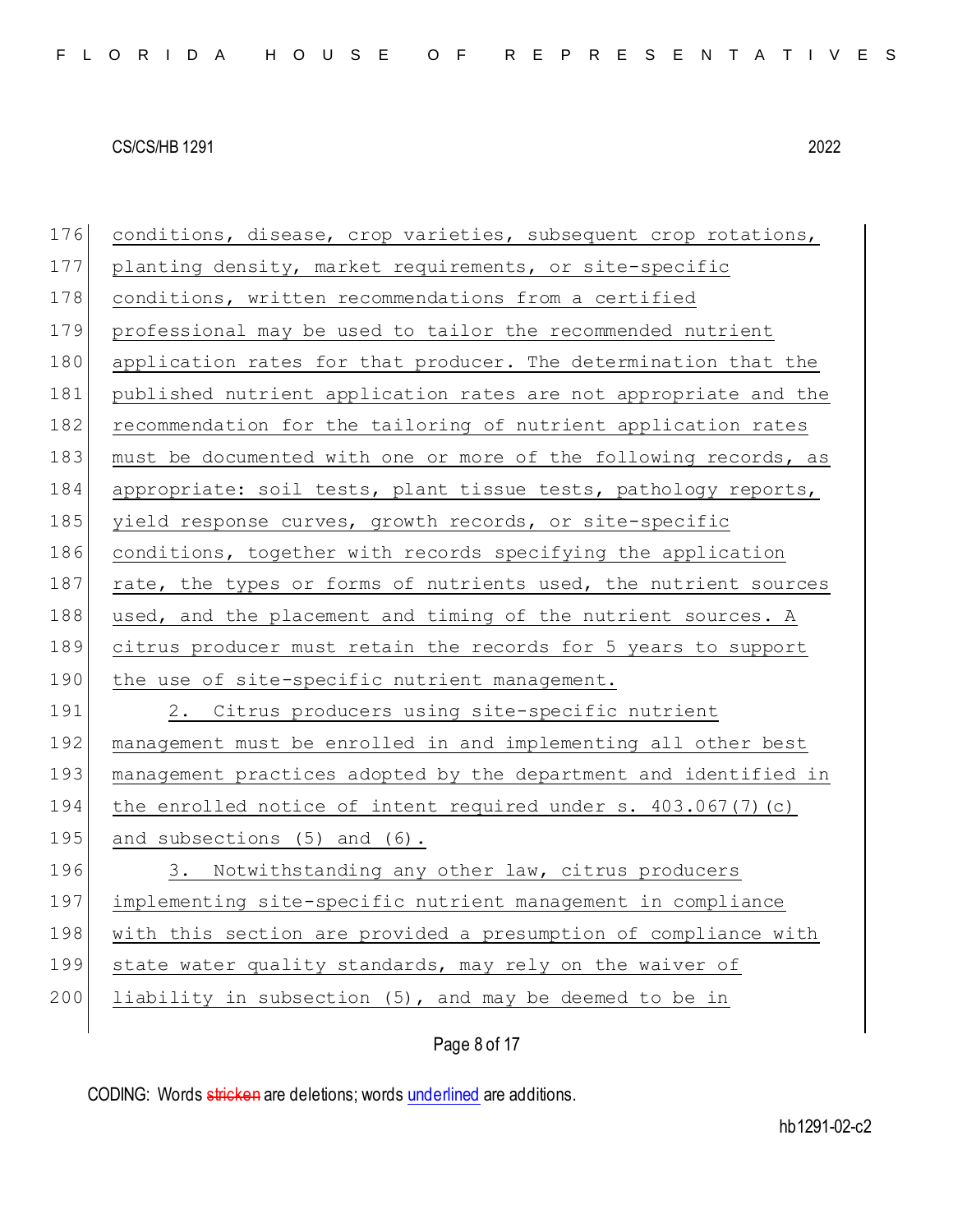201 compliance with s.  $403.067(7)(c)$  and subsections (5) and (6). 202 (b) The University of Florida Institute of Food and 203 Agricultural Sciences shall analyze the use of site-specific 204 nutrient management for crops other than citrus and crop 205 rotations, develop a research plan and interim recommendations 206 for implementation of site-specific nutrient management, and 207 submit an annual report to the Governor, the President of the 208 Senate, and the Speaker of the House of Representatives by June 209 30 of each year, beginning in 2023.

 (5) WAIVER OF LIABILITY.—Notwithstanding any other **provision of** law, the Department of Environmental Protection may not is not authorized to institute proceedings against any 213 person or the Federal Government under the provisions of s. 376.307(5) to recover any costs or damages associated with nitrogen or phosphorus contamination of groundwater or surface 216 water, or the evaluation, assessment, or remediation of such contamination of groundwater or surface water, including 218 sampling, analysis, and restoration of potable water supplies, where the contamination of groundwater or surface water is 220 determined to be the result of the application of fertilizers or other soil-applied nutritional materials containing nitrogen or phosphorus, provided the property owner or leaseholder:

223 (a)1. Provides the department with a notice of intent to 224 implement applicable interim measures, best management 225 practices, or other measures adopted by the department which

# Page 9 of 17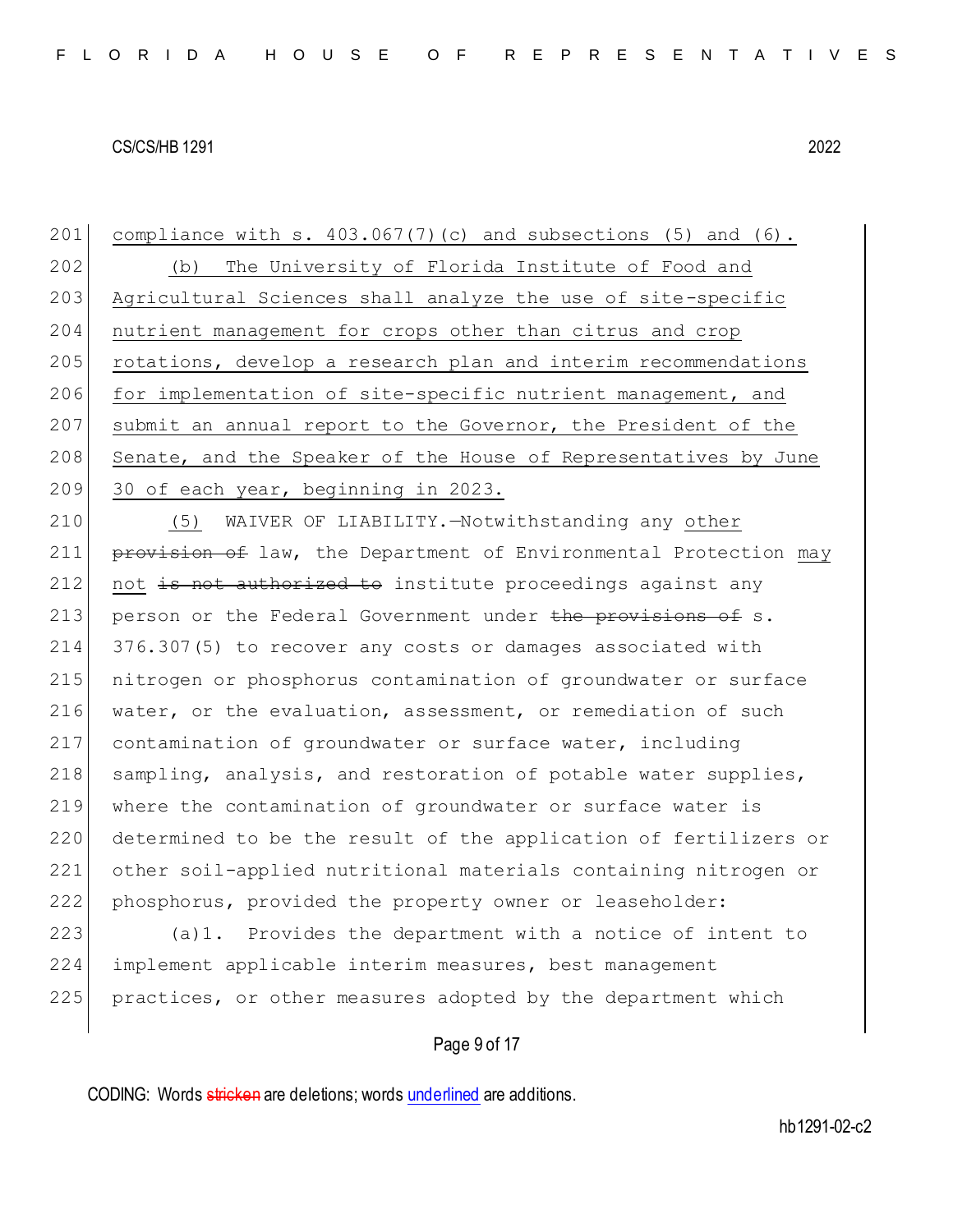226 practices or measures have been verified by the Department of 227 Environmental Protection to be effective; and

228 2. Implements applicable interim measures, best management 229 practices, or other measures as soon as practicable according to 230 rules adopted by the department or no longer applies fertilizers 231 or other soil-applied nutritional materials containing nitrogen 232 or phosphorus; or

233 (b) No longer applies fertilizers or other soil-applied 234 nutritional materials containing nitrogen or phosphorus as of 235 the effective date of this section.

236  $(6)$  (6) (5) COMPLIANCE. - If the property owner or leaseholder 237 implements interim measures, best management practices, or other 238 measures adopted by the department which practices or measures 239 have been verified by the Department of Environmental Protection 240 to be effective, and complies with the following, there is a 241 presumption of compliance with state water quality standards for 242 such criteria under this section and s. 403.067(7)(c) with 243 respect to the application of fertilizers or other soil-applied 244 nutritional materials containing nitrogen or phosphorus:

245 (a)1. Provides the department with a notice of intent to 246 implement applicable interim measures, best management 247 practices, or other measures adopted by the department; and

248 2. Implements applicable interim measures, best management 249 practices, or other measures as soon as practicable according to 250 rules adopted by the department or no longer applies fertilizers

# Page 10 of 17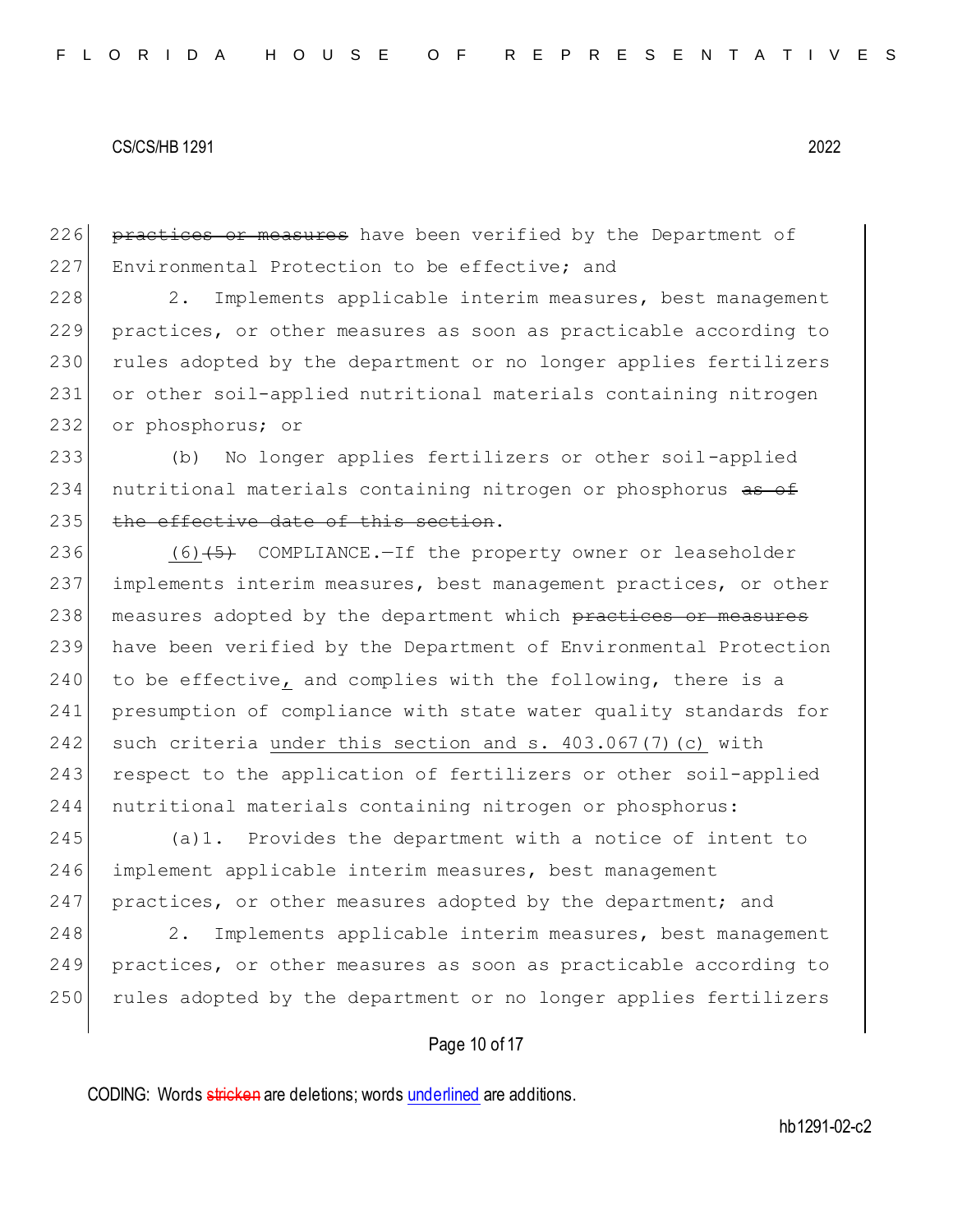251 or other soil-applied nutritional materials containing nitrogen 252 or phosphorus; or

253 (b) No longer applies fertilizers or other soil-applied 254 nutritional materials containing nitrogen or phosphorus as of 255 the effective date of this section.

 $(7)$  (6) RULEMAKING. The department, in consultation with the Department of Environmental Protection, the Department of Health, the water management districts, environmental groups, the fertilizer industry, and representatives from the affected 260 farming groups, shall adopt rules to:

261 (a) Specify the requirements of interim measures, best 262 management practices, or other measures to be implemented by 263 property owners and leaseholders.

 (b) Establish procedures for property owners and leaseholders to submit the notice of intent to implement and comply with interim measures, best management practices, or 267 other measures.

268 (c) Establish schedules for implementation of interim 269 measures, best management practices, or other measures.

270 (d) Establish a system to assure the implementation of 271 best management practices, including recordkeeping requirements.  $272$  (8)<del>(7)</del> OTHER PROVISIONS.

273 (a) This section does not limit the authority of the 274 Department of Environmental Protection to regulate discharges 275 associated with the commercial feeding of livestock and poultry

# Page 11 of 17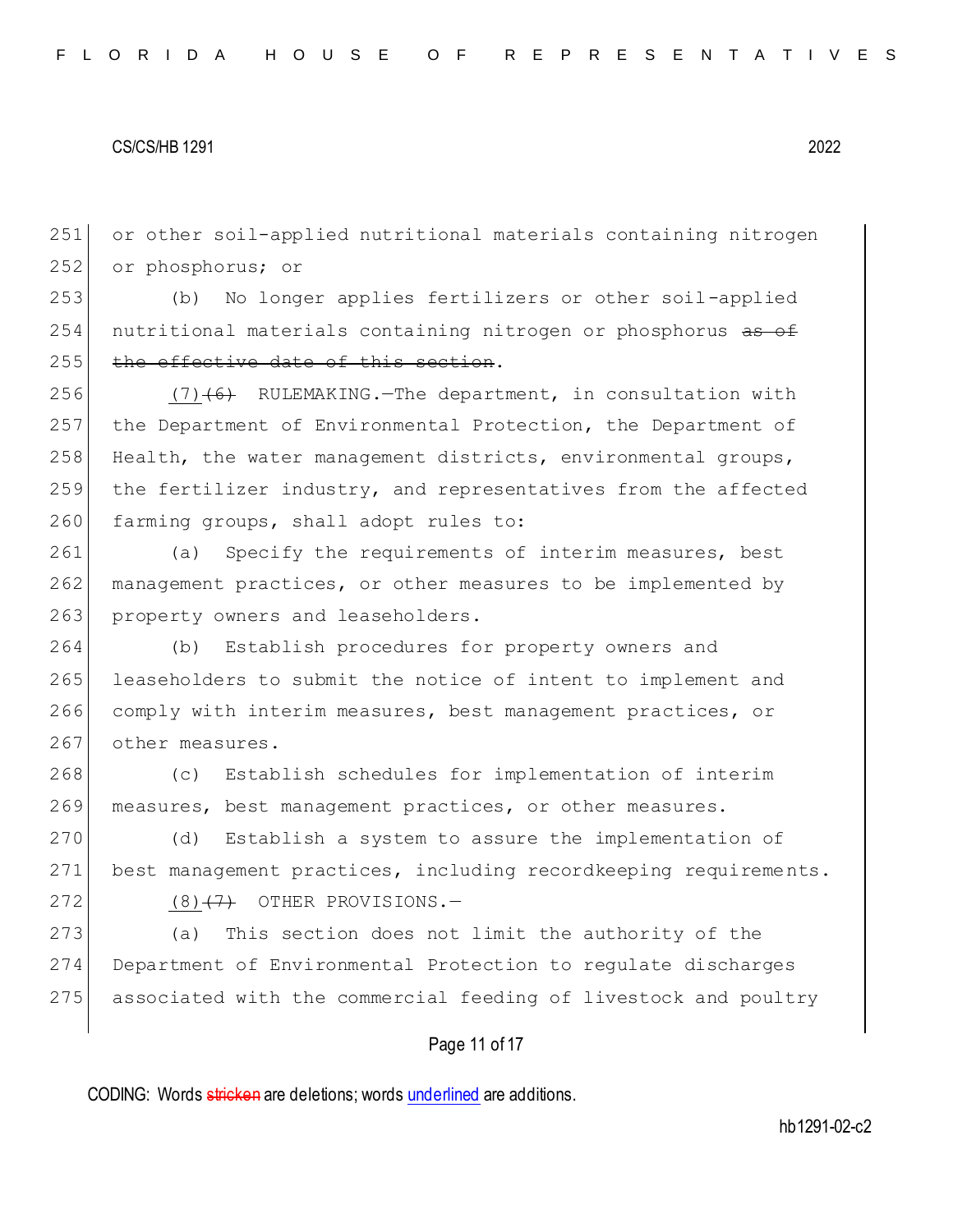276 defined in chapter 585, including that of dairy farm and egg 277 production operations, or the disposal of sludge, residuals, or 278 septage. This paragraph does not grant additional authority to 279 regulate these discharges.

280 (b) This section does not limit federally delegated 281 regulatory authority.

 (c) The Department of Environmental Protection may adopt 283 rules to establish criteria for dairy farms which provide 284 reasonable assurance that state nitrate groundwater quality standards will not be violated and which, provided such criteria are met, shall prohibit the Department of Environmental Protection from instituting proceedings against any dairy farmer 288 under the provisions of s. 376.307(5) and shall provide a presumption of compliance with safe nitrate groundwater quality standards.

291 (d) This section, except for subsection (2), does not 292 apply to the manufacture, mixing, or blending of fertilizer, 293 including fertilizer containing sludge, residuals, or septage.

294 (9)<del>(8)</del> EXPIRATION OF PROVISIONS.—Subsection (4) expires on 295 June 30, 2026. Subsections (1), (2), (3),  $(5)$   $(4)$ , and (7)  $(6)$ 296 expire on December 31,  $2032$   $2022$ . Subsections  $(6)$   $(5)$  and  $(8)$ 297 (7) expire on December 31, 2037 2027.

298 Section 3. Paragraph (c) of subsection (7) of section 299 403.067, Florida Statutes, is amended to read:

300 403.067 Establishment and implementation of total maximum

Page 12 of 17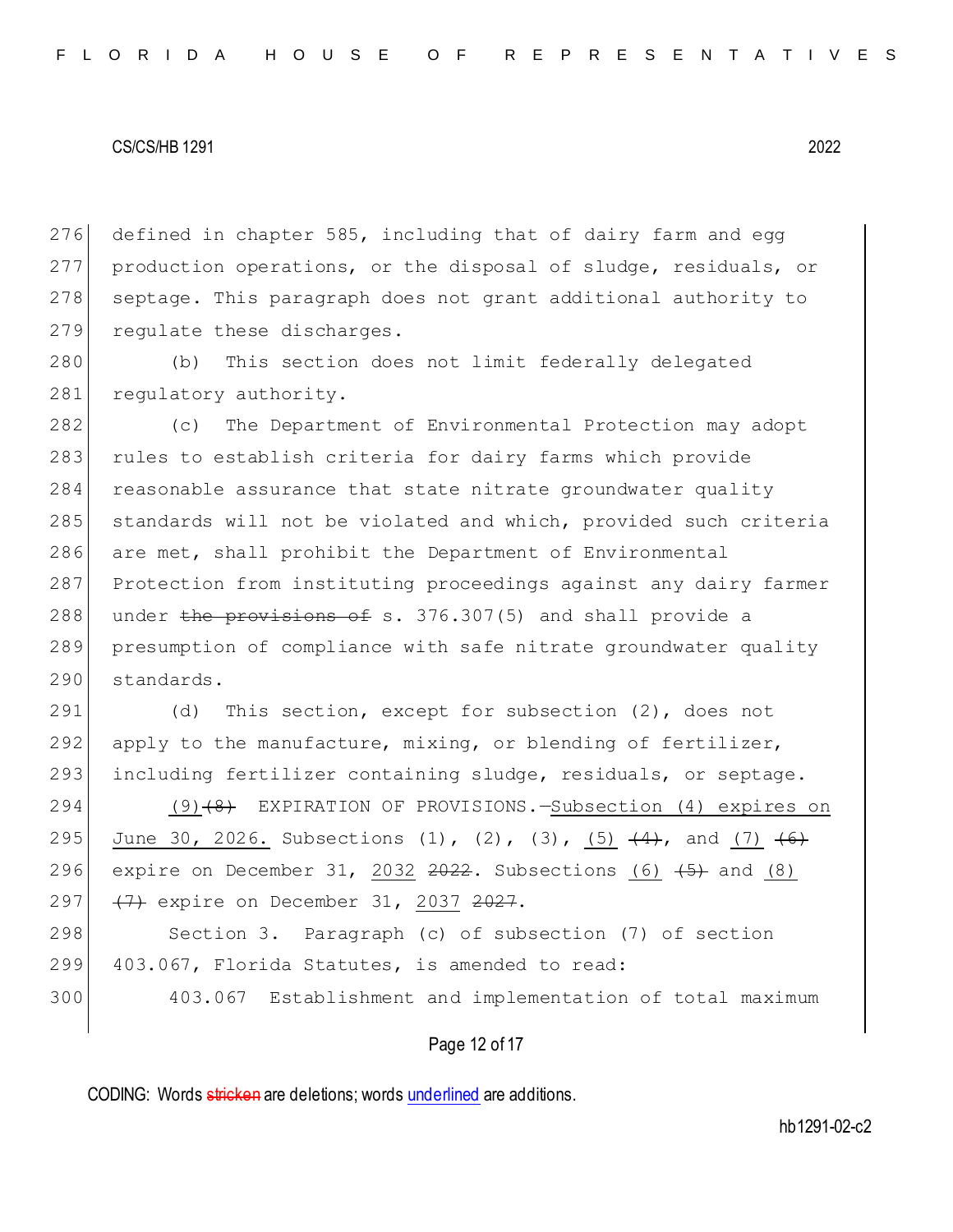daily loads.—

 (7) DEVELOPMENT OF BASIN MANAGEMENT PLANS AND IMPLEMENTATION OF TOTAL MAXIMUM DAILY LOADS.—

(c) *Best management practices.*—

 1. The department, in cooperation with the water management districts and other interested parties, as 307 appropriate, may develop suitable interim measures, best management practices, or other measures necessary to achieve the level of pollution reduction established by the department for nonagricultural nonpoint pollutant sources in allocations developed pursuant to subsection (6) and this subsection. These practices and measures may be adopted by rule by the department and the water management districts and, where adopted by rule, shall be implemented by those parties responsible for 315 nonagricultural nonpoint source pollution.

316 2. The Department of Agriculture and Consumer Services may develop and adopt by rule pursuant to ss. 120.536(1) and 120.54 suitable interim measures, best management practices, or other measures necessary to achieve the level of pollution reduction established by the department for agricultural pollutant sources in allocations developed pursuant to subsection (6) and this subsection or for programs implemented pursuant to paragraph (12)(b). These practices and measures may be implemented by those parties responsible for agricultural pollutant sources, and the department, the water management districts, and the

# Page 13 of 17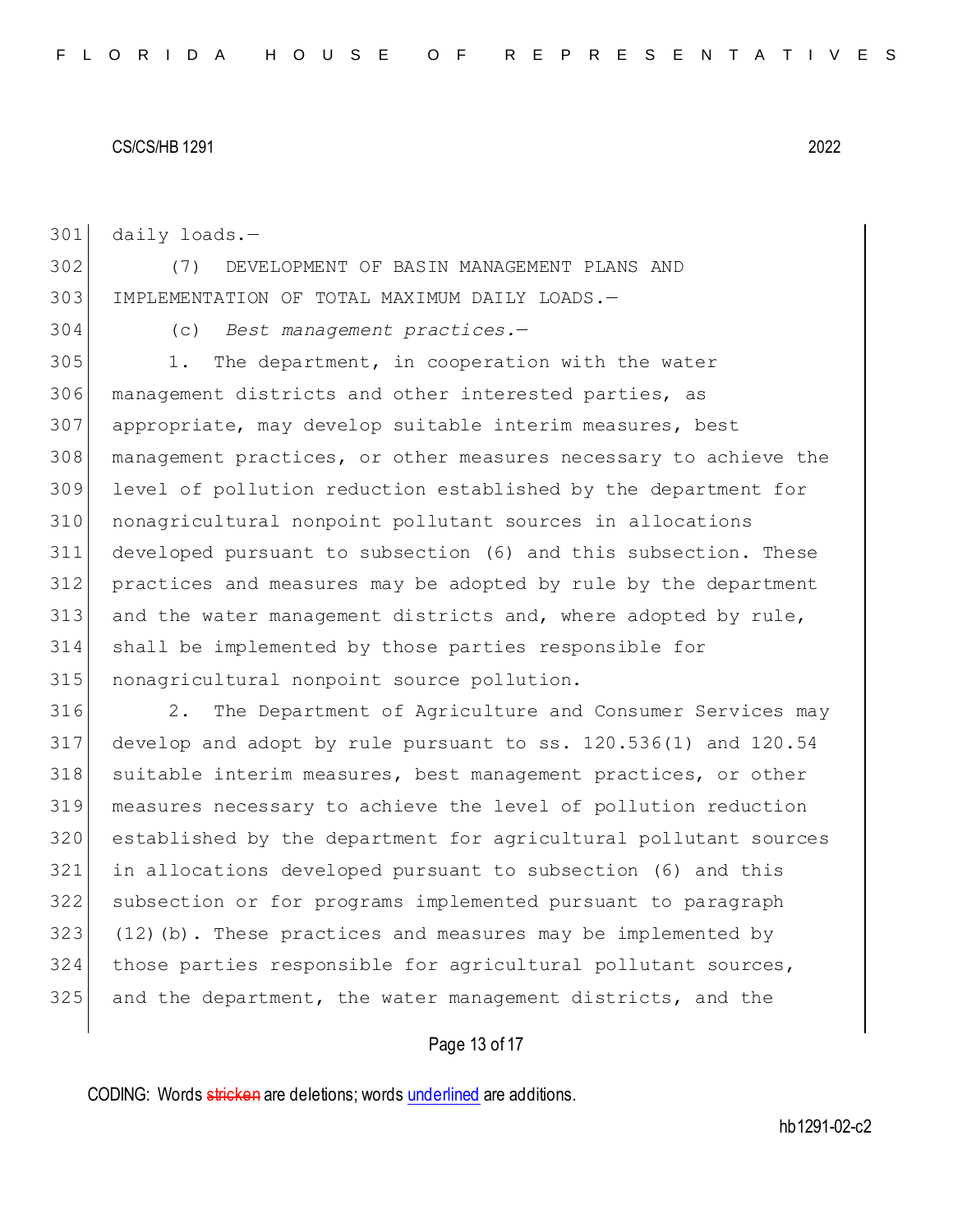Department of Agriculture and Consumer Services shall assist with implementation. In the process of developing and adopting 328 rules for interim measures, best management practices, or other measures, the Department of Agriculture and Consumer Services shall consult with the department, the Department of Health, the 331 water management districts, representatives from affected farming groups, and environmental group representatives. Such rules must also incorporate provisions for a notice of intent to implement the practices and a system to assure the implementation of the practices, including site inspection and 336 recordkeeping requirements.

337 3. When interim measures, best management practices, or 338 other measures are adopted by rule, the effectiveness of such practices in achieving the levels of pollution reduction established in allocations developed by the department pursuant to subsection (6) and this subsection or in programs implemented pursuant to paragraph (12)(b) must be verified at representative sites by the department. The department shall use its best professional judgment in making the initial verification that the best management practices are reasonably expected to be effective and, when applicable, shall notify the appropriate water management district or the Department of Agriculture and Consumer Services of its initial verification before the adoption of a rule proposed pursuant to this paragraph. 350 Implementation, in accordance with rules adopted under this

# Page 14 of 17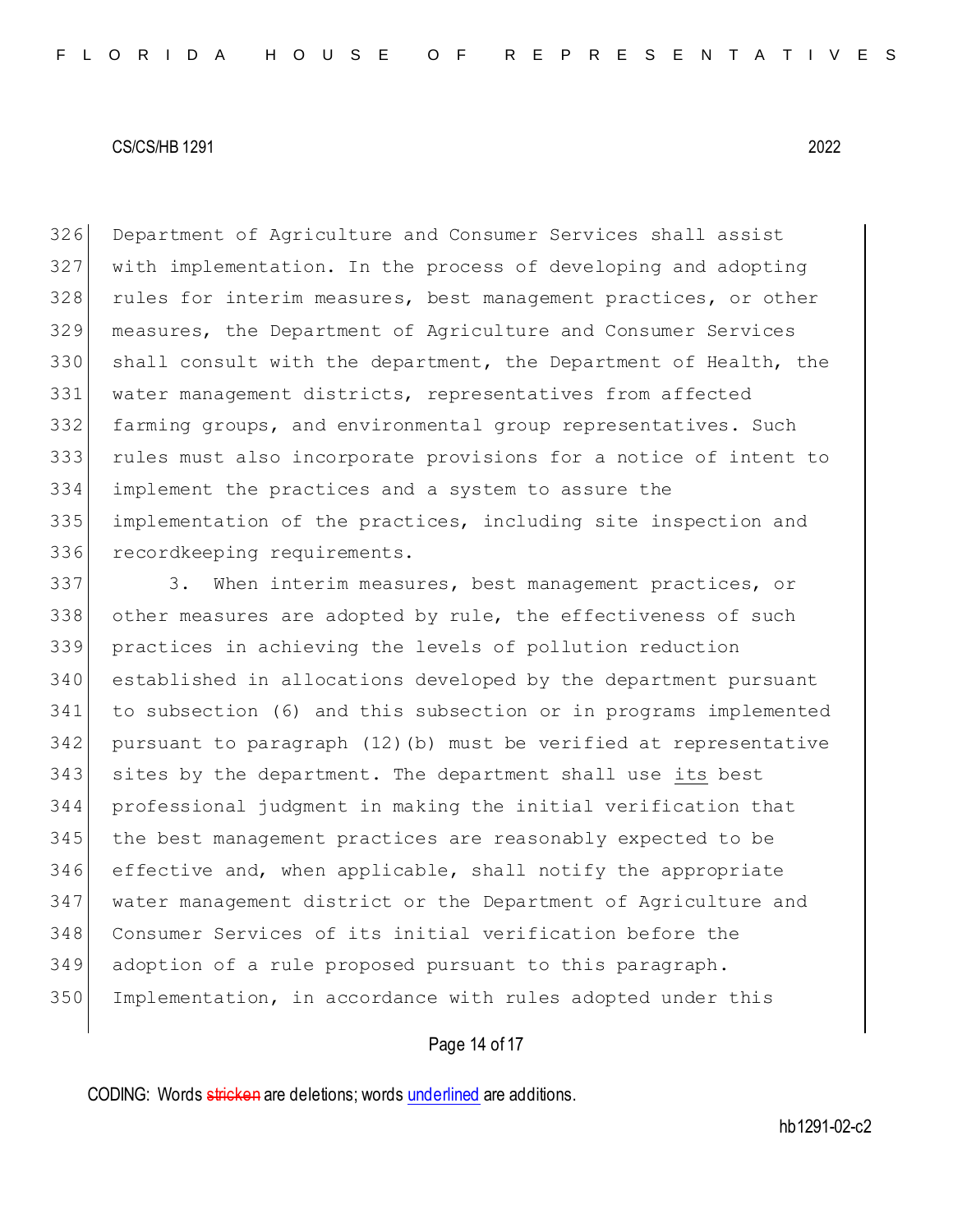paragraph, of practices that have been initially verified to be effective, or verified to be effective by monitoring at 353 representative sites, by the department, or are authorized by  $s$ . 576.045, shall provide a presumption of compliance with state water quality standards and release from s. 376.307(5) for those pollutants addressed by the practices, and the department is not authorized to institute proceedings against the owner of the source of pollution to recover costs or damages associated with 359 the contamination of surface water or groundwater caused by those pollutants. Research projects funded by the department, a water management district, or the Department of Agriculture and Consumer Services to develop or demonstrate interim measures or best management practices shall be granted a presumption of compliance with state water quality standards and a release from s. 376.307(5). The presumption of compliance and release is limited to the research site and only for those pollutants 367 addressed by the interim measures or best management practices. Eligibility for the presumption of compliance and release is limited to research projects on sites where the owner or 370 operator of the research site and the department, a water management district, or the Department of Agriculture and Consumer Services have entered into a contract or other 373 agreement that, at a minimum, specifies the research objectives, the cost-share responsibilities of the parties, and a schedule 375 that details the beginning and ending dates of the project.

# Page 15 of 17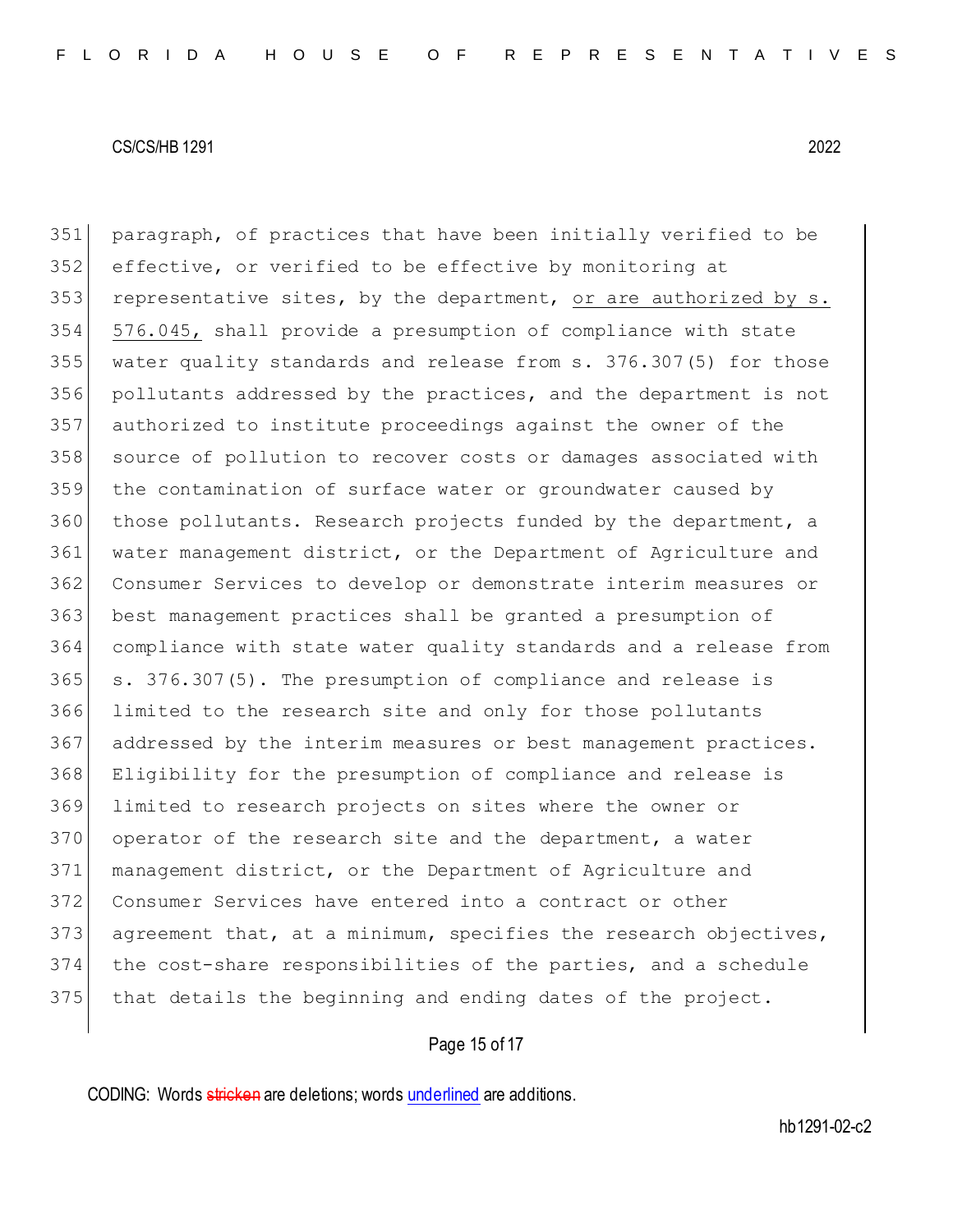376 4. When water quality problems are demonstrated, despite the appropriate implementation, operation, and maintenance of best management practices and other measures required by rules adopted under this paragraph, the department, a water management district, or the Department of Agriculture and Consumer Services, in consultation with the department, shall institute a reevaluation of the best management practice or other measure. If the reevaluation determines that the best management practice or other measure requires modification, the department, a water management district, or the Department of Agriculture and Consumer Services, as appropriate, shall revise the rule to require implementation of the modified practice within a reasonable time period as specified in the rule.

 5. Subject to subparagraph 6., the Department of Agriculture and Consumer Services shall provide to the department information obtained pursuant to subparagraph (d)3.

 6. Agricultural records relating to processes or methods of production, costs of production, profits, or other financial information held by the Department of Agriculture and Consumer 395 Services pursuant to subparagraphs  $3.7, 4.7$  and  $5.$  or pursuant to any rule adopted pursuant to subparagraph 2. are confidential 397 and exempt from s.  $119.07(1)$  and s.  $24(a)$ , Art. I of the State Constitution. Upon request, records made confidential and exempt pursuant to this subparagraph shall be released to the 400 department or any water management district provided that the

# Page 16 of 17